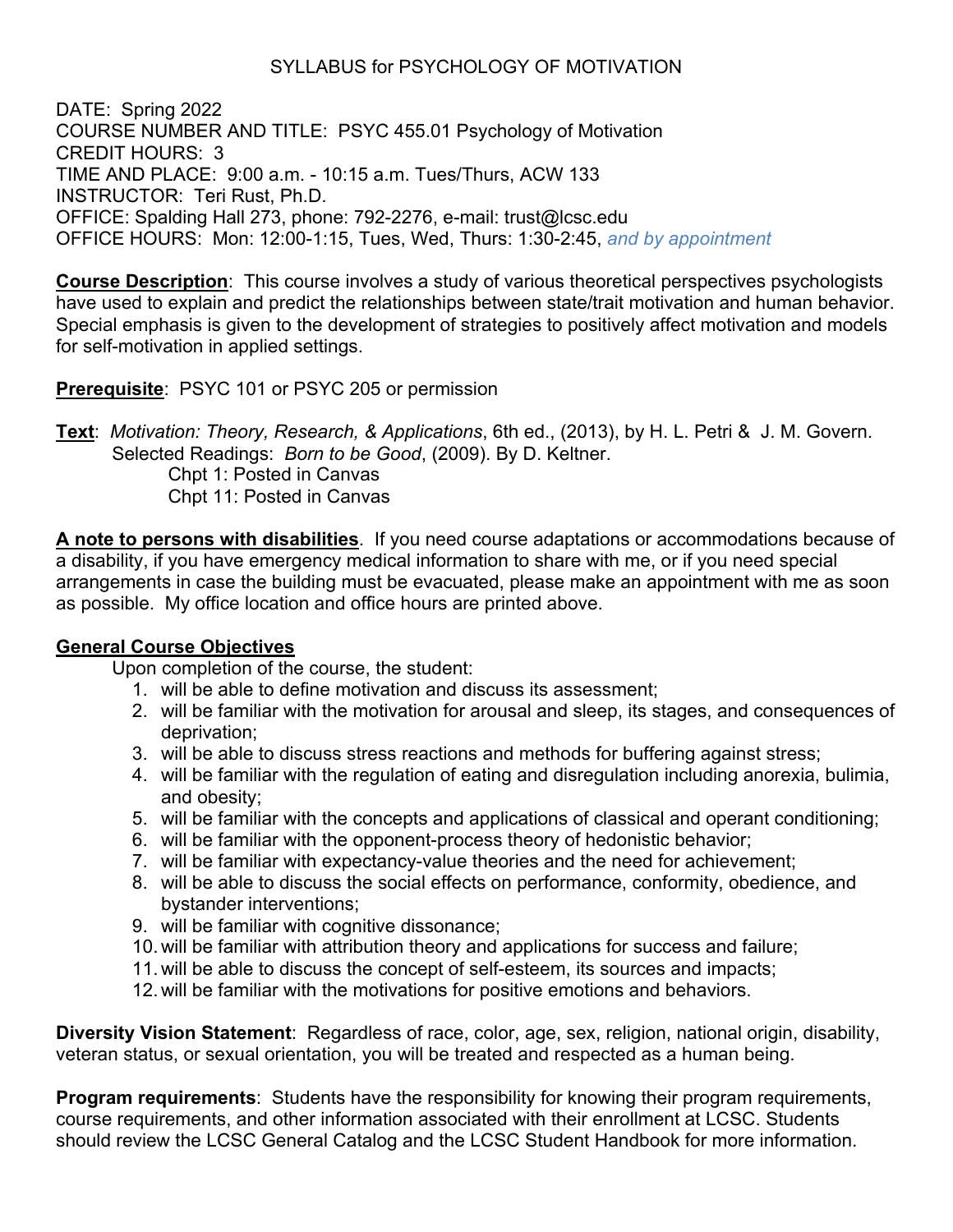**Academic Dishonesty**: Academic dishonesty, which includes cheating and plagiarism, is not tolerated at LCSC. Individual faculty members may impose their own policies and sanctions regarding academic dishonesty after offering the student an opportunity to explain his or her actions. Sanctions imposed by the faculty member are limited to grades on the assignment(s) in question and/or on the course grade. On matters of academic dishonesty, faculty members do not have the authority to dismiss a student from class indefinitely nor to disenroll a student from a program without corroboration from a Division Chair (or program ethics committee where applicable), the appropriate instructional dean, and the Vice President for Student Affairs. Students who are accused of being academically dishonest may be referred to the VP for Student Affairs for official disciplinary action.

**Masks:** Face covering expectations at Lewis-Clark State College:

- Faculty, staff and students are required to properly wear cloth or disposable face coverings (over mouth and nose) while on campus unless alone in a private office or outside where physical distancing is possible.
- Vaccination is encouraged, and there are opportunities to get conveniently vaccinated/boosted in our community.
- Like any other job expectation or student conduct expectation, **disregarding this requirement can lead to disciplinary action**.
- I intend to require masks throughout the semester in my classes and office, even if the college moves to a less stringent requirement.
- If you test positive, have been exposed to someone who is COVID positive, or have COVIDtype symptoms, please stay home and contact the LCSC COVID reporting line: 208-792-2002 for assistance.

**Attendance**: Attendance is expected. It will be YOUR responsibility to sign in each day you attend in-person. If you know ahead of time that you will be gone, please let me know in writing (on the signin sheet or via e-mail). Eight (8) absences will result in an F regardless of points earned or the reasons for the absences. If there are circumstances that will interfere with your regular attendance, please register for an alternative course.

This is an in-person class. I do not have plans to offer Zoom as an option for attendance. It is NOT an optimal way to attend or learn, for those on Zoom or for those in the classroom.

**No texting, cell phones, or internet activity** during class. You may NOT use a computer during class without FIRST sending me an **e-mail** to request permission, present your reasons, and receive my approval, which is not guaranteed.

**Withdrawing:** The deadline for withdrawing from the class with a W on your transcript is Thursday, April 7, 2022. After that, a petition is required, it costs money, and it is not necessarily approved. Withdrawing can negatively impact your financial aid, so please be aware of all consequences.

**Assignments**: There will be two concept papers in this course. For each unit there will be an optional crossword puzzle (extra credit) to help you review and learn vocabulary. There will also be a **required** worksheet (Frame Game) to help you learn to integrate concepts. The answers for these will be submitted in Canvas and are due by9:00 a.m. on the day of the exam.

**Late Assignments**: Frame games and writing assignments may be submitted for up to 1 week after the due date. Assignments lose 10% for each day, or part of day, they are late. After one week they are not accepted. Extra credit assignments may not be submitted late. "In-class quizzes" and e-mail quizzes regarding the tests are not accepted late.